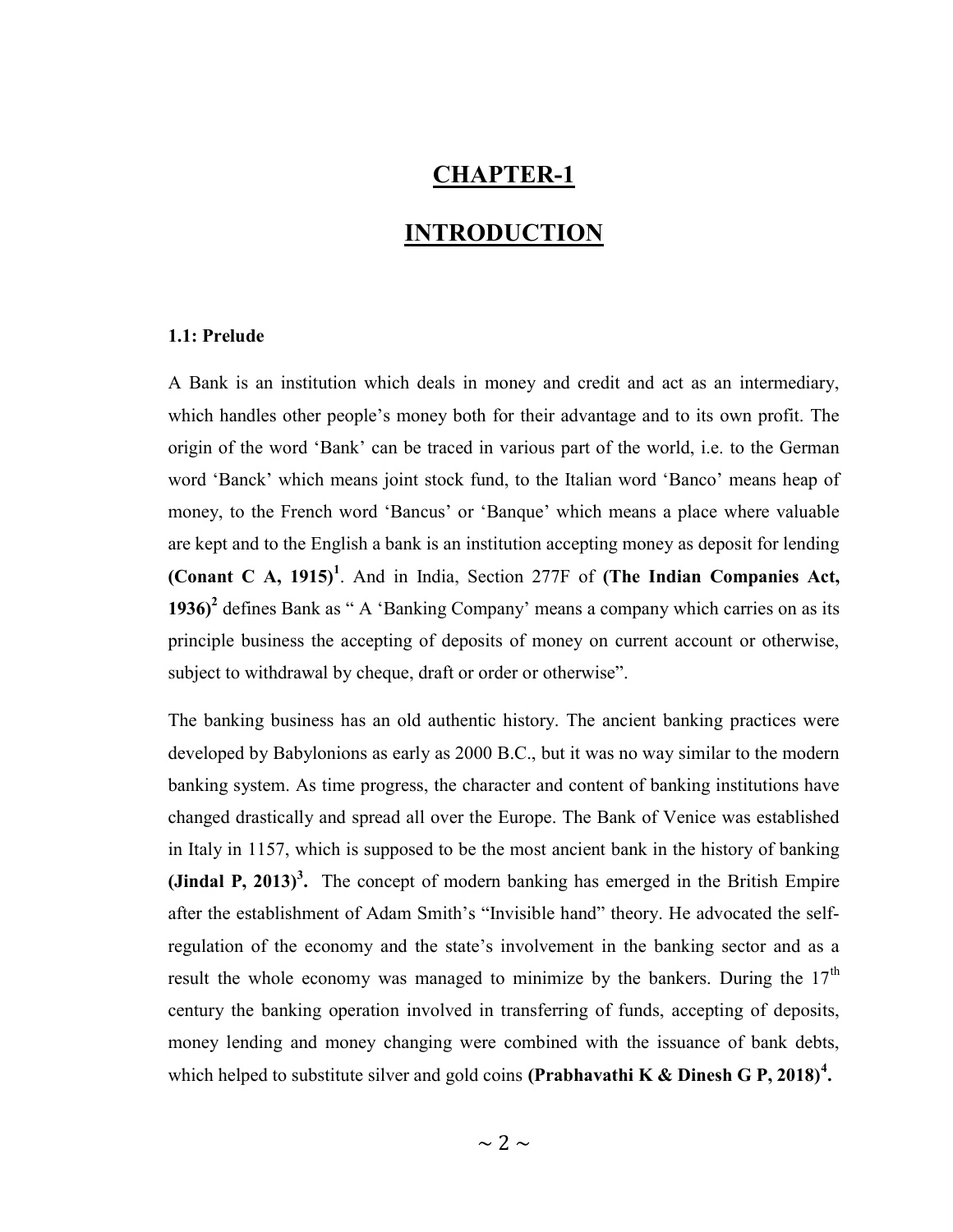The concept of banking system was practiced in ancient India during the Vedic period. Later on the banking business can be traced in Mauryan period in the  $4<sup>th</sup>$  B.C. and in the Mughal rule as an indigenous banking in ancient India. But, the modern banking operation was introduced by the British from late  $18<sup>th</sup>$  century in India and which is very much similar to British Banking. At the time of British colonial period various commercial banks were established by the merchants or big business houses. The modern banking (i.e. in the form of joint-stock companies) has started its journey in India as far back in 1786 with the establishment of General Bank of India. The East India Company established three Presidency Banks [i.e. Bank of Bengal (1809), Bank of Bombay (1840) & Bank of Madras (1843)] in the early 19<sup>th</sup> century (**Mangaleswari C, 2006**)<sup>5</sup>. During 'Swadeshi Movement' several commercial banks were established by Indian management at the last  $19<sup>th</sup>$  century and early phase of  $20<sup>th</sup>$  century e.g. Punjab National Bank Ltd. in 1895, The Bank of India Ltd. in 1906, The Canara Bank Ltd. in 1096, The Indian Bank Ltd. in 1907, The Bank of Baroda Ltd. in 1908, The Central Bank Ltd. in 1911 and many other banks. With help of the Act, i.e. Imperial Bank of India Act, 1920, three presidency banks merged into Imperial Bank of India in 1921. The Reserve Bank of India was established in 1935 with enactment of Reserve Bank of India Act, 1934 (Jindal **P**, 2013)<sup>6</sup>. But most of the weak banks had failed due to wrong policy decisions taken by the management, the period of World War-I and several banking crisis during early phase of 20<sup>th</sup> century. However, the stronger and well managed banks are still functioning today like those mentioned above. So, the Indian banking system was not sound in the preindependence period. Hence, the Government of India has taken two major actions which were very important from the point of view of structural reforms in the banking sectors in 1949. First, the Banking Regulation Act was passed to give extensive regulatory powers to Reserve Bank of India (RBI) over the commercial banks. Second, the RBI was nationalized on January 1, 1949 (en.m.wikipedia.org)<sup>7</sup>.

But still the private ownership commercial banks were not performing a catalytic agent for the economic development of the country. The wealth and economic power were controlled by the big business houses and agricultural credit was totally ignored by them. So, the Government of India has taken several policy decisions i.e. nationalization of State Bank of India in 1955, nationalization of 14 other commercial banks in July, 1969,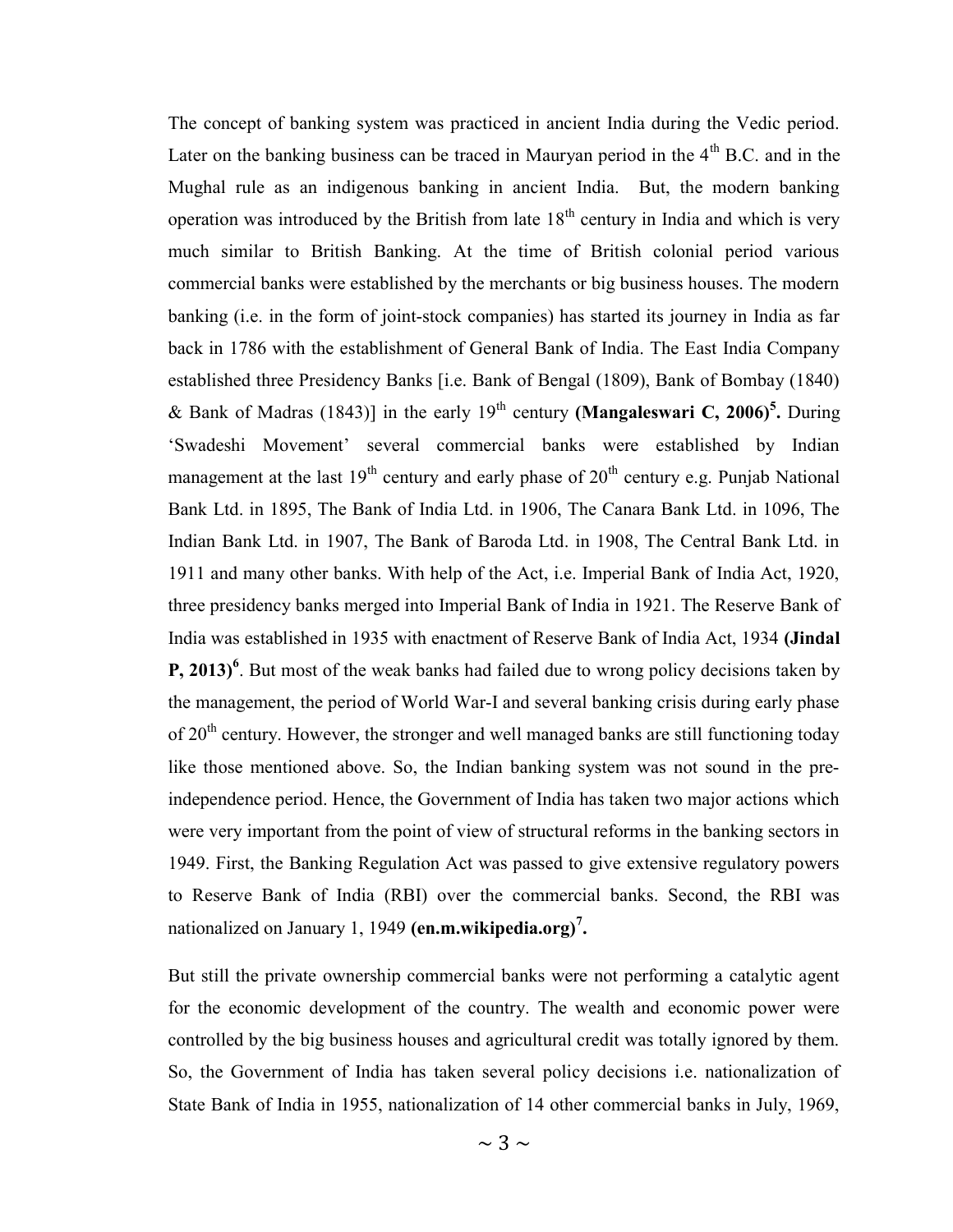establishment of the Regional Rural Bank in 1976 and again nationalization of 6 more commercial banks in 1980 (en.wikipedia.org)<sup>8</sup>, with having various objectives such as rapid growth in agriculture, small industries and exports, rising of employment levels, encouragement of new entrepreneurs and the development of backward areas and agricultural credit should reach the agriculturists at the right time, at the right quantity and at favourable terms. Since the nationalization of the commercial banks, the Indian banking system has started its new era to perform a most significant role in economic development of the country.

The agricultural sector has a multifunctional role to play in economic development. According to (**Kuznets S, 1961, pp. 69**)<sup>9</sup> "If Agriculture itself grows, it makes a product contribution; if it trades with others, it renders a market contribution; if it transfers resources to other sectors, these resources being productive factors, it makes a factor contribution". The agriculture with its allied sector is essential for economic growth in any economy including India. It has achieved tremendous growth over the year in Indian economy, contributed a significant figure to Gross Domestic Product (GDP) and become the largest livelihood provider in India (Himani,  $2014$ )<sup>10</sup>. (World Development Report, 2008)<sup>11</sup> says "In the 21<sup>st</sup> century, agriculture continues to be a fundamental instrument for sustainable development and poverty reduction and it can be the lead sector for overall growth in the agriculture-based countries".

The agricultural sector in India was not so developed in the pre-independence period. Traditionally India is an agricultural country with abundant natural resources, so the development of agriculture to its optimum potential is therefore necessary for Indian economy to reach the prosperity phase. So, in the post- independence period the Government of India has taken various initiatives to develop Indian agriculture. The agricultural situation started improving after the middle of 1960s with the introduction of High-Yield Varity (HYV) seeds and the development of infrastructure like irrigation, credit, power, fertilizer, storage and marketing facilities etc (Datt G & Mahajan A,  $2011)^{12}$ .

Credit is one of the most important inputs of agriculture, so, the development of agriculture is only possible by injecting requisite doses of institutional credit to the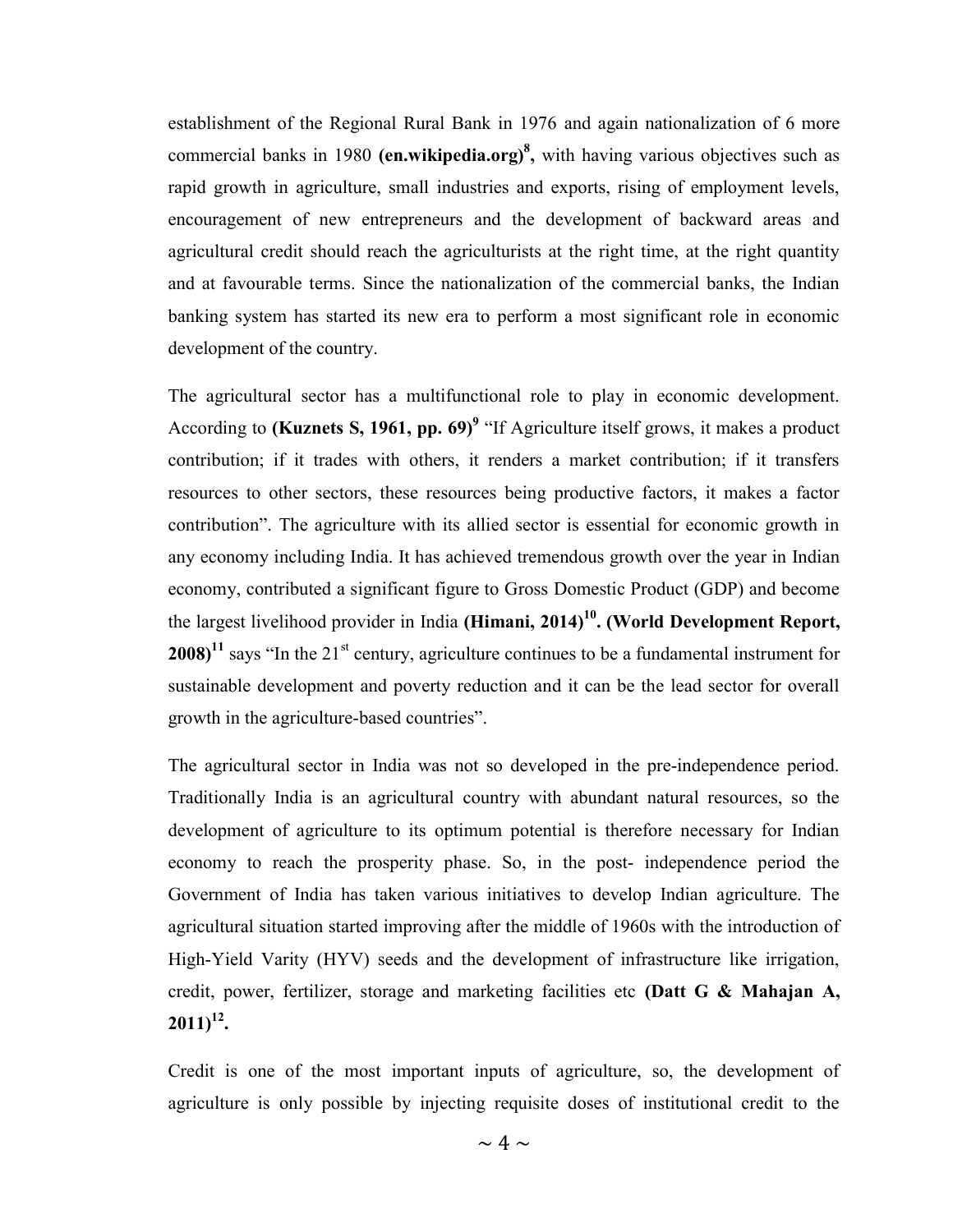agricultural sector. As it is known that there are two major sources of agricultural finance- 1) Non-Institutional (i.e. money-lenders, traders, shop-keepers, commission agent etc.), charging higher rate of interest to the borrowers, 2) Institutional (i.e. Cooperative Banks, Commercial Banks, Government, RRBs and NABARD etc.) (Mishra S K & Puri V K 2009) $^{13}$ .

#### 1.2: Significance of the Study

(World Development Report,  $2008$ )<sup>14</sup> recognized that the improved access to financial services and reduce exposure to uninsured risks help to generate the productivity, profitability and sustainability of agriculture. In addition to that providing financial services through self-help groups and financial cooperatives have opened the access to loans for millions of poor people.

The Institutional credit has been considered to play one of the most important roles in the agricultural development of India. (Kumar A, Singh K M & Sinha S,  $2010$ )<sup>15</sup> revealed in their study that in real terms the institutional credit flow to agriculture has increased rapidly during the past four decades and the structure of credit outlets has witnessed a significant change and the commercial banks have emerged as the major source of institutional credit in recent years.

The agricultural credit started with the dominant role has played by the Co-operatives in the British Colonial Government since 1870s. But there was a substantial change in the scenario of agricultural credit from 1960s to 1980s and since bank nationalization the Commercial Banks acted as catalyst to extend the agricultural credit in India. Over the years there has been a significant increase in the access of rural people to institutional credit from the period of bank nationalization to the late 1990s (Mohan R, 2006)<sup>16</sup>.

(Ramakumar R & Chavan P, 2007)<sup>17</sup> revealed that the most significant increase in the supply of credit to agriculture has been started since 2000. It is also observed that the growth rate of credit flow to agriculture from commercial banks in the period 2000 to 2006 was significantly higher than the period between 1990 and 2000 and the direct finance to agriculture grew rapidly in the 2000s. Therefore, since independence, the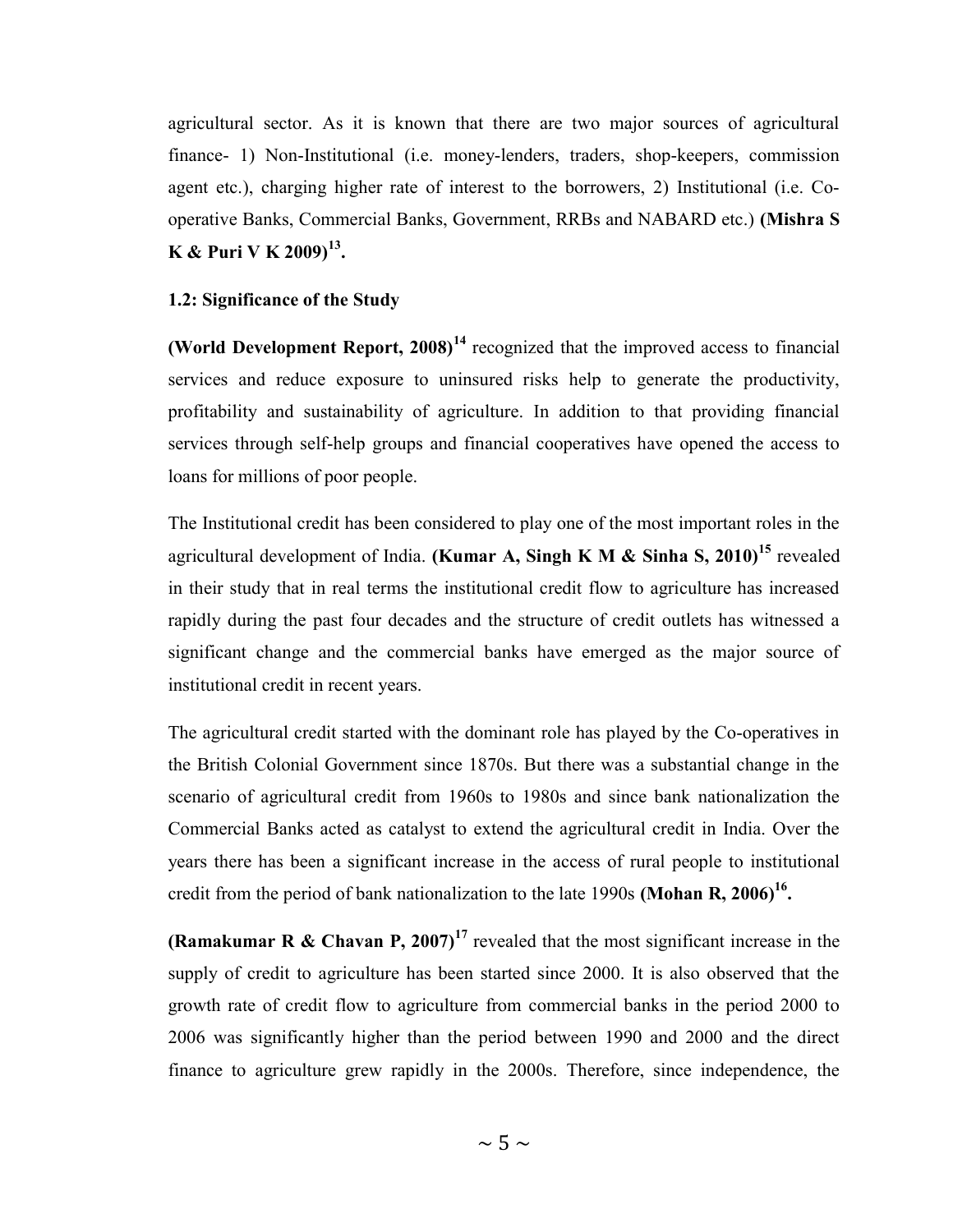credit has been occupying an important place in the strategy for development of agriculture.

The present study, as a continuation of a number of such studies, is a deeper investigation on the role of Commercial Banks in agricultural development in India in the  $21<sup>st</sup>$  century. However, given the time and resource constraints of an individual researcher we have chosen Jalpaiguri District as an area of our case study, which is consisted of agricultural land or people here are mostly depended on agricultural production. Hence, our study is a comprehensive analysis at macro-level of the role of Commercial Banks in agricultural development in India and making a micro focus within the District of Jalpaiguri to assess the prevailing situation at present existing here.

## 1.3: Objectives of the Study

The present study has the following major important objectives:

- 1. To study the amount of credit financed by different commercial banks in India for agricultural development.
- 2. To make a comparative study on the performances of various commercial banks for providing credit to the agricultural sector in India.
- 3. To what extent the bank credit has helped the agricultural development in India.
- 4. To analyse the impact of institutional credit facilities to the agricultural infrastructure in India.
- 5. To find out the performance of institutional credit to increase the agricultural marketing infrastructure in India.
- 6. To find out the drawbacks in the agricultural credit policies of the commercial banks in the process of agricultural development.
- 7. To analyse the impact of institutional credit facilities to generate income and selfemployment of the beneficiaries in India.
- 8. To carry out a case study on the performances of the commercial banks of Jalpaiguri District for providing credit to the agriculture sector.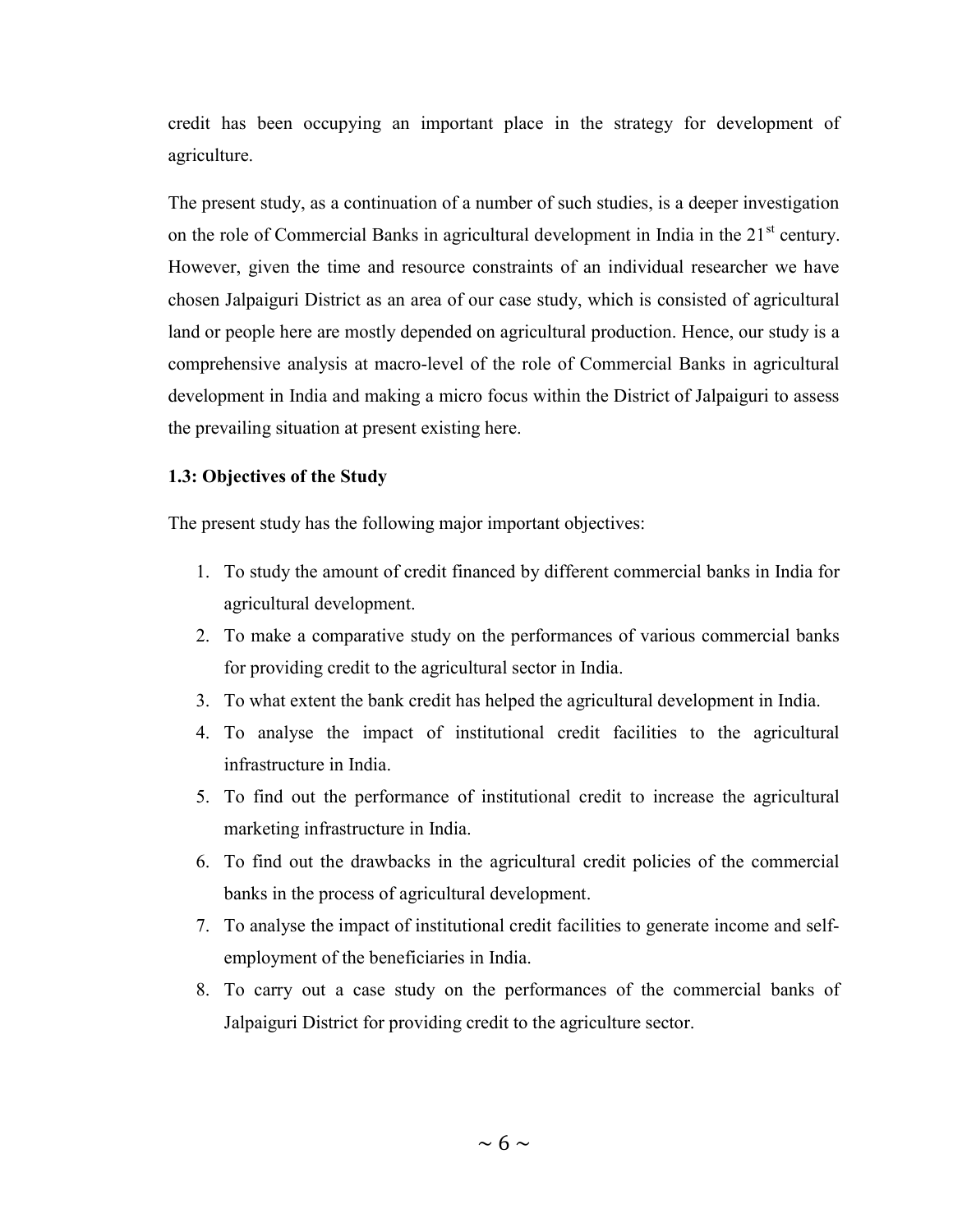## 1.4: Research Questions

During the research process, we have made an attempt to investigate and seek answers to the following questions:

- 1. What are the major functions of commercial banks operating in agricultural sector?
- 2. How far the credit of the commercial banks is found useful to the agriculture sector in India?
- 3. Do the farmers think institutional credit as a source of increasing their production and productivity?
- 4. What are the roles of commercial banks in the development of agricultural infrastructure in India (with special reference to Jalpaiguri District)?
- 5. How far the Institutional credit facilities have performed to develop the agricultural marketing infrastructure in India (with special reference to Jalpaiguri District)?
- 6. How does the commercial banks performed in generating income and selfemployment of the beneficiaries in India with special reference to Jalpaiguri District?
- 7. What are the necessary steps to be opted by the commercial banks to improve the agricultural credit system in India?

## 1.5: Research Hypotheses

In the light of the major objectives and research questions of our study we have tried to test the following hypotheses:

- 1) The growth rate of institutional credit facilities to the agricultural sector in India has increased during the period of 2001-02 to 2018-19.
- 2) Institutional credit support to the Agricultural sector has been satisfactory to meet their credit needs during the period of 2001-02 to 2018-19 with special reference to Jalpaiguri District, West Bengal.
- 3) Institutional credit facilities for agricultural infrastructure have been satisfactory.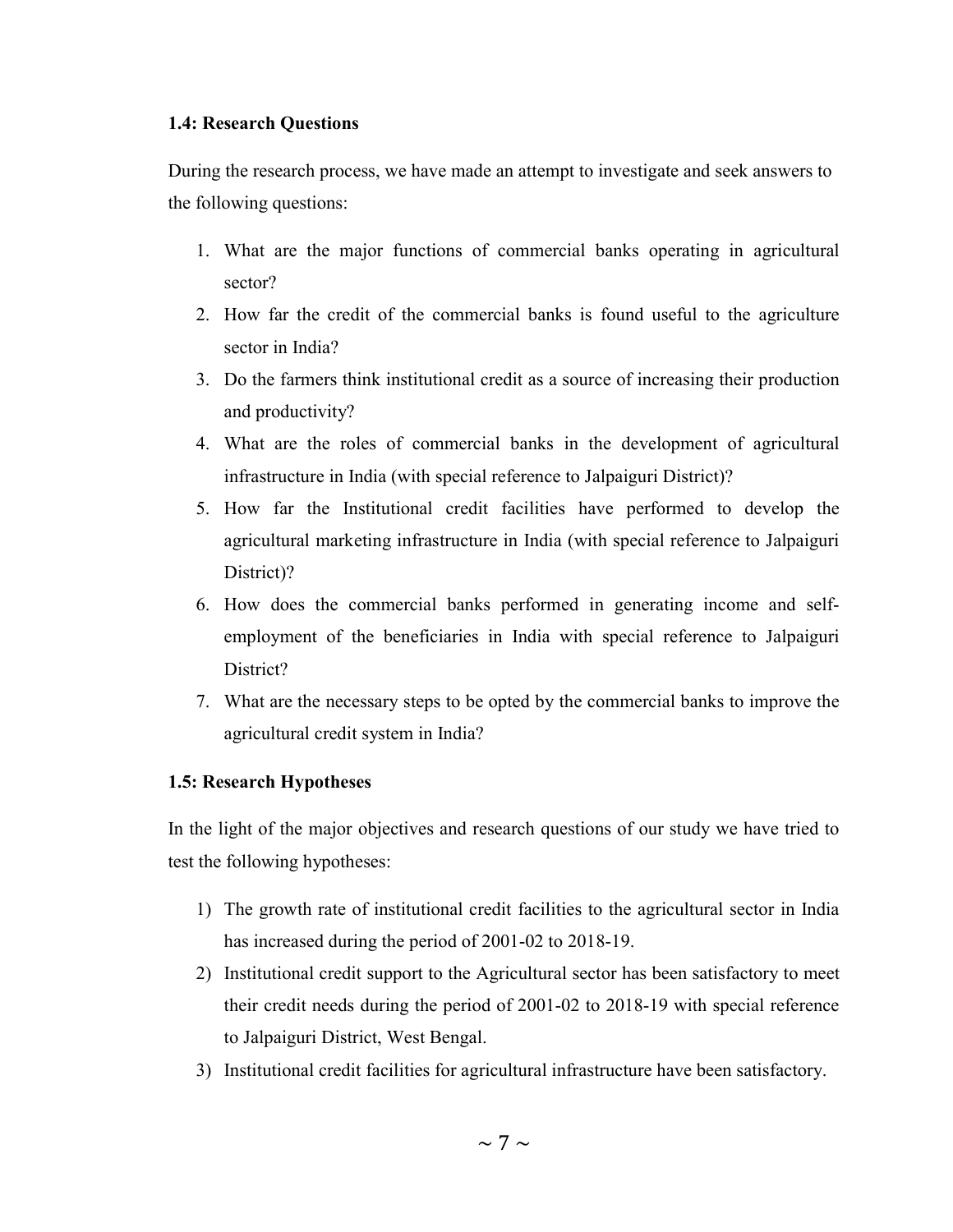- 4) Sufficient institutional credit support has been offered to the agricultural marketing infrastructure.
- 5) The institutional finance has helped in raising income and self-employment of the beneficiaries in India with special reference to Jalpaiguri District.

## 1.6: Research Methodology and data Sources

The significance of study largely depends on the methods followed in selection of area, collection and methods adopted for their analysis. In order to decide the validity of the conclusion of a study, it becomes necessary to consider the sources of data and method followed in the study. The sources of data and methods of analysis taken up in our study are discussed as follows-

#### 1.6.1: Sources of Data

The period selected for our study is broadly from 2001-02 to 2018-19. But, in context to the case study of Jalpaiguri District, the data is available only from the period of 2009-10 to 2018-19. Our study is entirely based on secondary data. The data has been collected from various issues of Banking Statistics (RBI), Reports on Trends and Progress in Banking in India (RBI), RBI Bulletin, NSSO Reports, Annual Reports of NABARD, Economic Survey (Government of India) and Handbook of Statistics on Indian Economy (RBI). The data related to agriculture have been collected from Ministry of Agriculture  $\&$ farmers Welfare (Government of India) and Rashtriya Krishi Vikas Yojana (Government of India). The state as well as district level data have been accumulated from Handbook of Statistics on Indian States (RBI), State Level Bankers Committee (SLBC) West Bengal, Bureau of Applied Economics and Statistics (Government of West Bengal), State Focus Paper (NABARD), Potential Linked Plan (NABARD), internet website jalpaiguri.gov.in and District Statistical Handbook (Government of West Bengal). In addition to that the data related to Jalpaiguri District have been obtained from the material dates provided by the District Development Manager (DDM), NABARD, through personal investigation.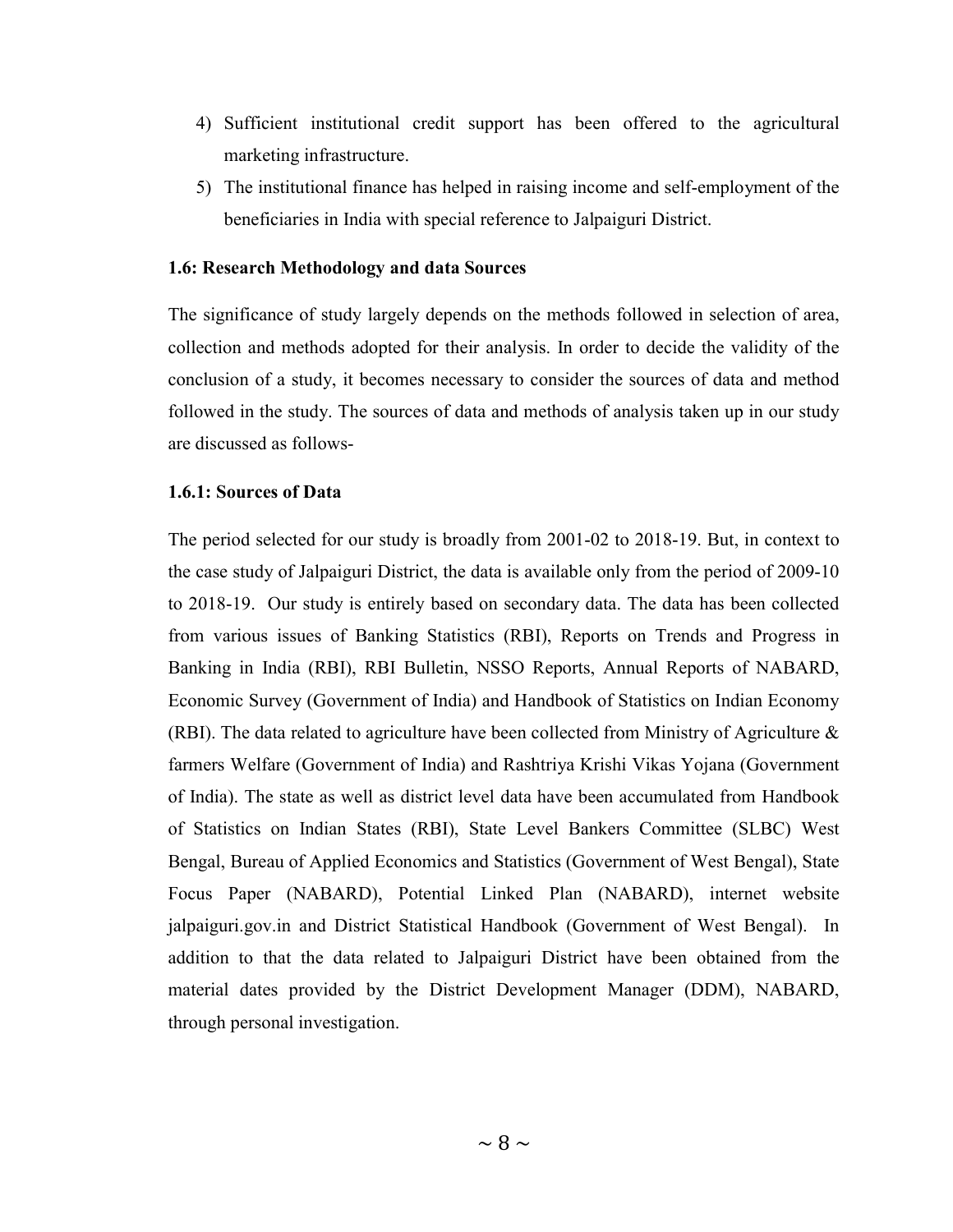#### 1.6.2: Tools and Techniques are used in data analysis

In the course of analysis of our study, the major statistical tools and techniques used are Arithmetic Mean (A.M), Percentage Growth rate over the previous year, Correlation Coefficient (r), Coefficient of Determination  $(R^2)$ , Linear Regression Equations, Trend Analysis, Average Annual Growth Rate (AAGR), and Compound Annual Growth Rate (CAGR). All these tools are described as follows-

#### 1. Arithmetic Mean (A.M):

Arithmetic Mean of a set of observations is defined to be their sum, divided by the number of observations. It gives a single value to express the entire data.

Symbolically A.M. 
$$
(\bar{X}) = \frac{\sum x}{n}
$$
 (Das N G, 2002)<sup>18</sup>

## 2. Growth Rate:

Growth Rate over the last year has been calculated using the following formula

$$
Growth Rate = \frac{Q_t - Q_{t-1}}{Q_{t-1}} * 100
$$

## 3. Correlation Coefficient (r):

The word "Correlation" is used to denote the degree of association between two variables.

Correlation Coefficient is a numerical expression of relationship between two variables (say  $x \& y$ ), is then defined as

$$
r_{xy} = \frac{n \sum xy \ (\sum x)(\sum y)}{\sqrt{\left[\{n \sum x^2 - (\sum x)^2\}\{n \sum y^2 - (\sum y)^2\}\right]}}
$$

In order to interpret the value of 'r' in convenient and useful way is to use  $R^2$ , which is called Coefficient of Determination. It helps to explain the variation in dependent variable caused by independent variable (Das N G, 2002)<sup>19</sup>.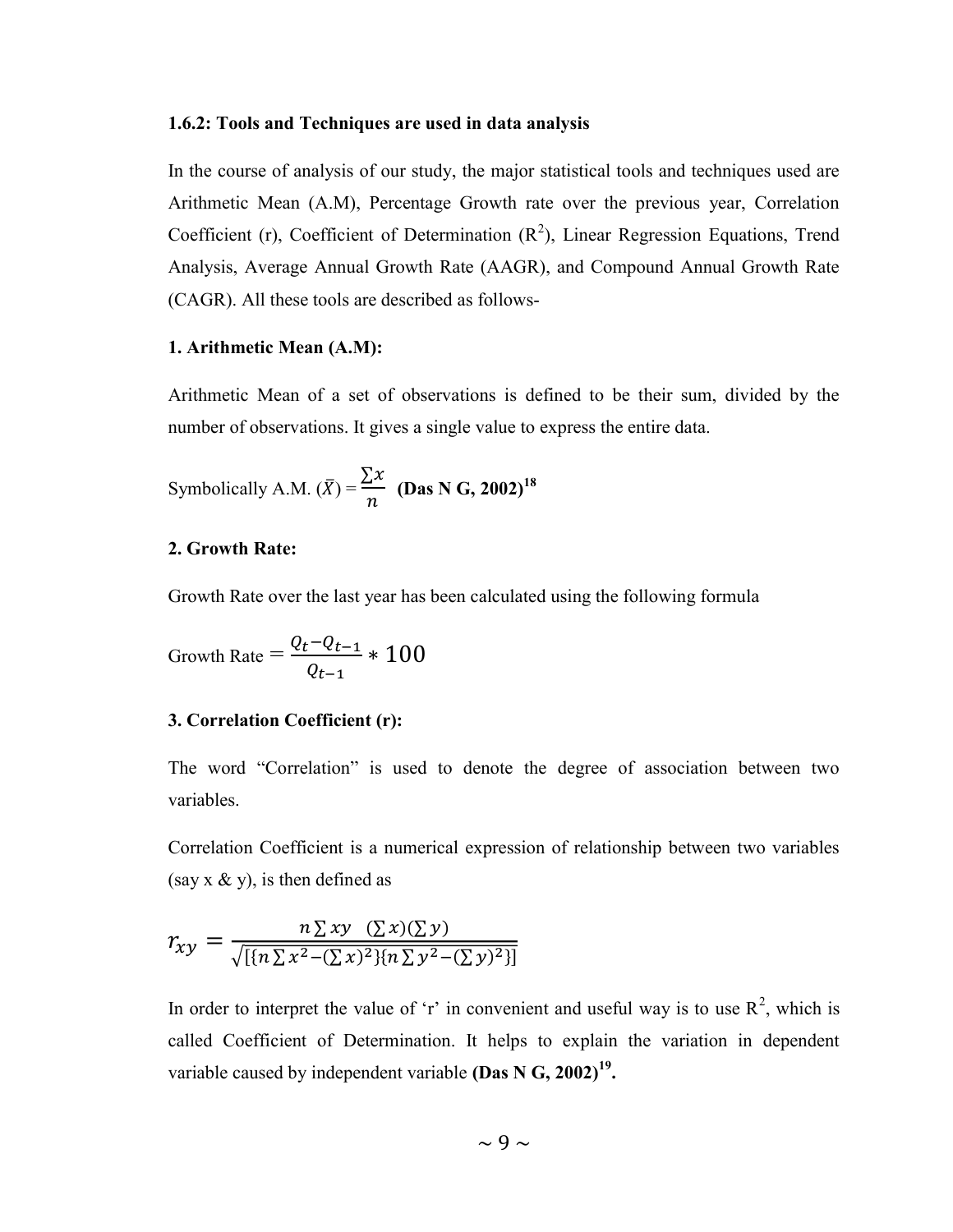#### 4. Linear Regression Analysis:

The word "Regression" is used to denote estimation or prediction of the average value of one variable for a specified value of the other variable.

In Linear Regression (or Simple Regression) the relationship between the variables is assumed to be linear. The linear regression equation ( $y=a+bx$ ) has been used to analysis the Trend Line of the growth of different commercial banks.

$$
y=a+bx
$$

Where, y= Dependent Variable,

x= Independent Variable,

a= Intercept and b= Slop/Gradient

The following equations are used to find the values of a and b

 $\sum y = na + b \sum x$  And  $\sum xy = a \sum x + b \sum x^2$  (Das N G, 2002)<sup>20</sup>

#### 5. Average Annual Growth Rate (AAGR):

The Average Annual Growth Rate (AAGR) is the arithmetic mean of a series of growth rates. The AAGR is very much helpful in determining Long-term trends. It can be applied to any kind of financial measure including growth rates of profits, revenue, cash flow, expenses etc. to get the investors with an idea about the trend of the investment. As AAGR is a simple average of period annual returns, the measure does not care about the timing of returns (www.investopedia.com) $^{21}$ .

$$
AAGR = \frac{GR_A + G_{B} + \dots + GR_N}{N}
$$

Where,  $GR_A = G$ rowth rate in period A

 $GR_B =$  Growth rate in period B

 $GR_n = Growth$  rate in period n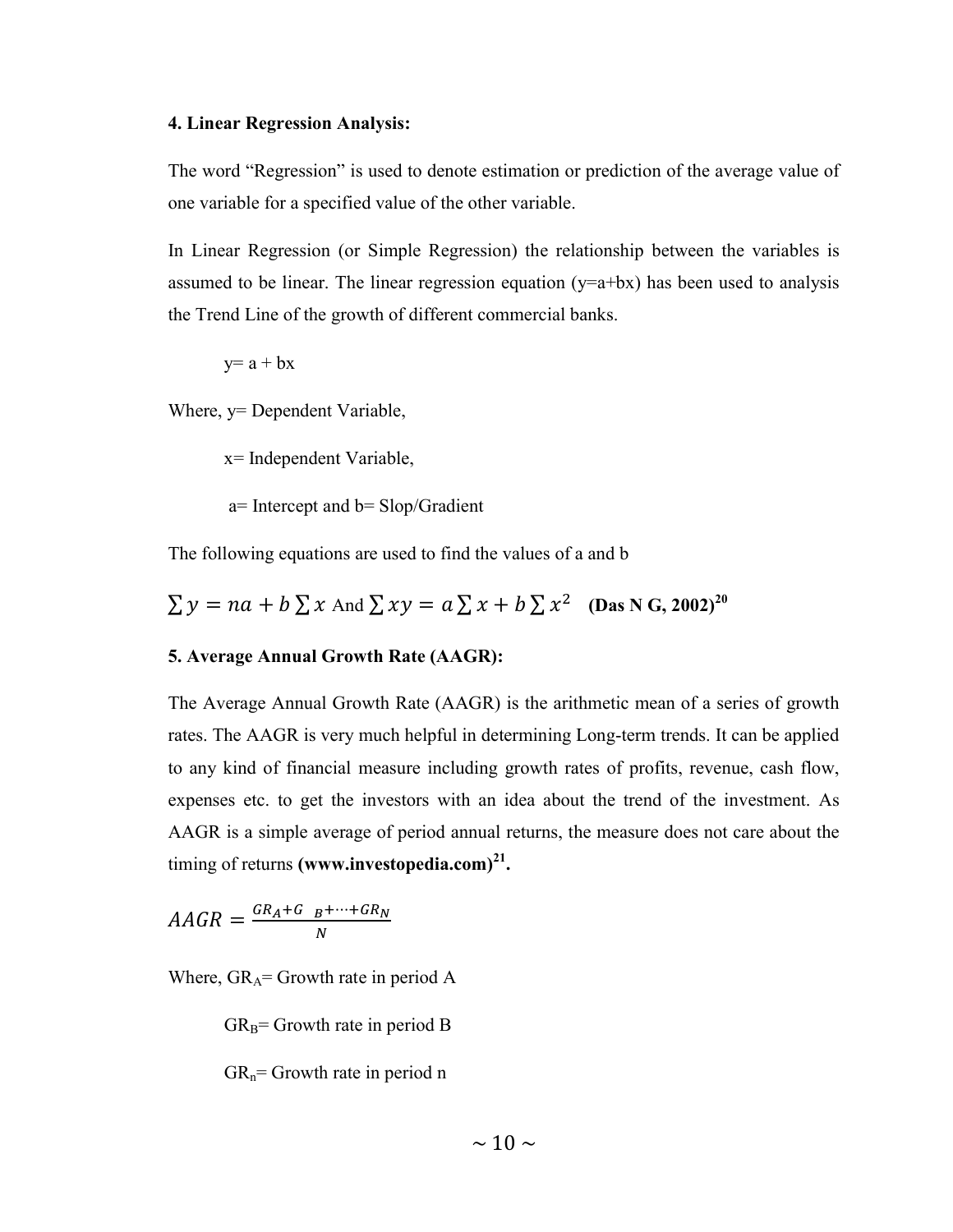#### N= Number of Periods

## 6. Compound Annual Growth Rate (CAGR):

Compound Annual Growth Rate (CAGR) is a specific term to measure the geometric progression ratio over the period of time. The CAGR is a smoothed growth rate per year, it ignores volatility and implies a steady growth rate over the past years  $($ en.wikipedia.org $)^{22}$ .

$$
CAGR(t_0, t_n) = \left(\frac{V(t_n)}{V(t_0)}\right)^{\frac{1}{t_n - t_0}} - 1
$$

Where,  $V(t_0)$ = Initial Value

 $V(t_n)$ = End Value

 $t_n-t_0$ = Number of Years

## 1.7: Limitation of the Study

Our study is totally based on secondary data. The data is collected from various online and offline publications (both Govt. & Non Govt. sources). Therefore our study prevail certain limitations, these are as follows-

- i) The objective of the study has highly influenced by non availability of various data.
- ii) As the data are acquired from more than one source, there are differences between one source and another about the same entries.
- iii) The study has considered for the period 2001-02 to 2018-19 to examine the role of commercial banks. But, in case of the study of Jalpaiguri District the data was only available for the period 2009-10 to 2018-19.
- iv) The agricultural credit can be analysed with the help of many more parameters in addition to those used in our study.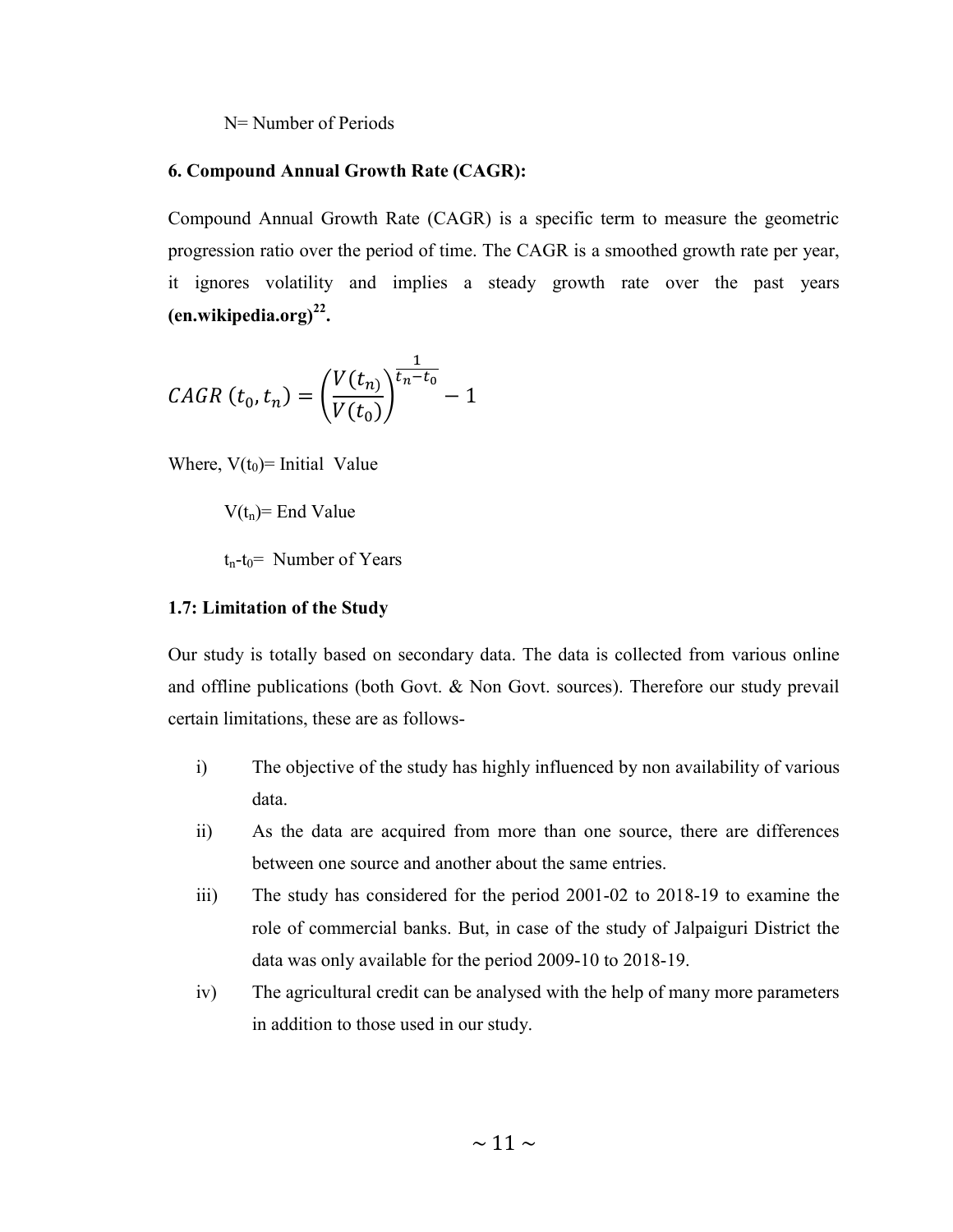## 1.8: Plan of Study

The entire study is proposed to be completed in seven chapters. These are outlined as follows-

## Chapter-1: Introduction

The first chapter is introductory in nature and contains the significance of the study, objective of the study, research questions, research hypotheses, research methodologies and limitation of the study.

## Chapter-2: Review of Literature

The second chapter deals with the review of major works done by the eminent researchers on the role of commercial banks in agricultural development in India. The existing literature are divided into some relevant areas like status of agricultural credit in India, the agricultural credit in different states of India and finally role of institutional credit sources in supplying credit for agricultural development in India.

## Chapter-3: Sources of Agricultural Credit in India

This chapter carries out a brief discussion about the need for rural credit in India. This chapter also highlights the major sources of institutional credit for agriculture in India such as Commercial Banks, Regional Banks (RRBs), Co-operative Banks and National Bank for Agriculture and Rural Development (NABARD).

# Chapter-4: Overview of Institutional Credit Facilities to Agricultural Sector in India

This chapter deals with the status of institutional credit facilities to agricultural sector in India and also makes an assessment of progress in agricultural credit in India. It also identifies the role of institutional credit facilities for improvement of various rural infrastructure and as well as generation of self-employment through several instruments such as SHGs, JLGs and FPOs etc.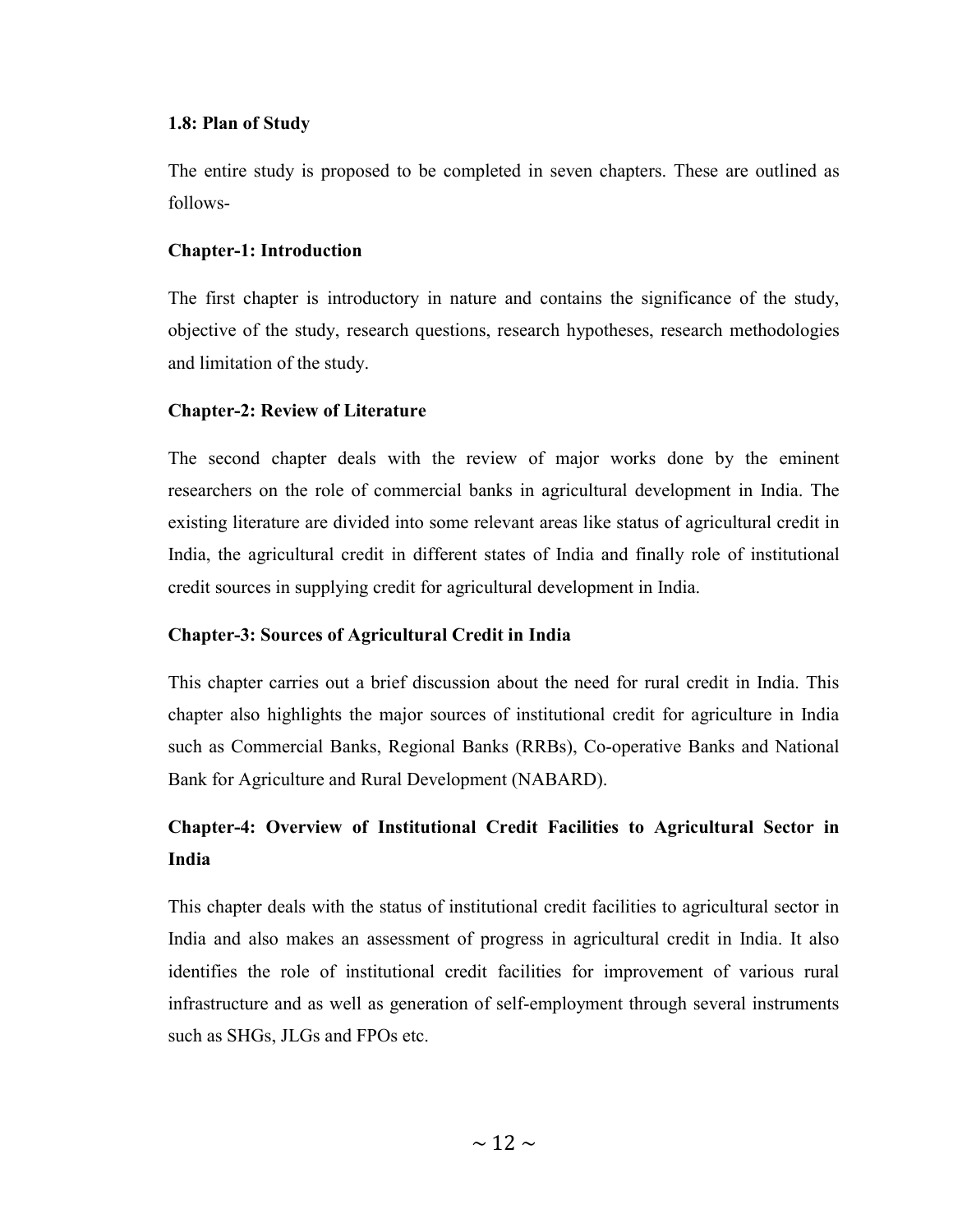# Chapter-5: An Analysis of Institutional Credit for Agriculture Sector in West Bengal

This chapter sheds light on the growth and importance of different credit institutions and evaluates their performance in terms of Ground Level Credit (GLC) to agriculture sector in West Bengal. The entire evaluation is based on published secondary data.

# Chapter-6: Role of Commercial Banks in Agricultural Development: A Case Study of Jalpaiguri District, West Bengal

The chapter six is the key chapter in our study which is dedicated to a case study of role of Commercial Banks in agricultural development in Jalpaiguri District, West Bengal. This chapter consists of an empirical study of growth performance of different Scheduled Commercial Banks in terms of GLC to agricultural sector in Jalpaiguri District during 2009-10 to 2018-19. In this chapter, we also evaluated the impact of institutional credit flow to agricultural production, different rural infrastructures and as well as generation of self-employment through SHGs, JLGs and FPOs etc. in Jalpaiguri District.

## Chapter-7: Conclusion

This chapter highlights the summery of our study, draws a conclusive understanding and suggests some measures for the betterment of the role of Commercial Banks in agricultural development depending on the findings of the previous chapters and the case study.

## References:

<sup>&</sup>lt;sup>1</sup> Conant C A, (January 15, 1915), A History of Modern Banks Issue, G. P. Putnam's Sons, New York and London, Fifth Edition, [1-16]

https://fraser.stlouisfed.org/files/docs/publications/books/conant\_1915.pdf (Accessed on 10.07.2020 at 01.13 P M)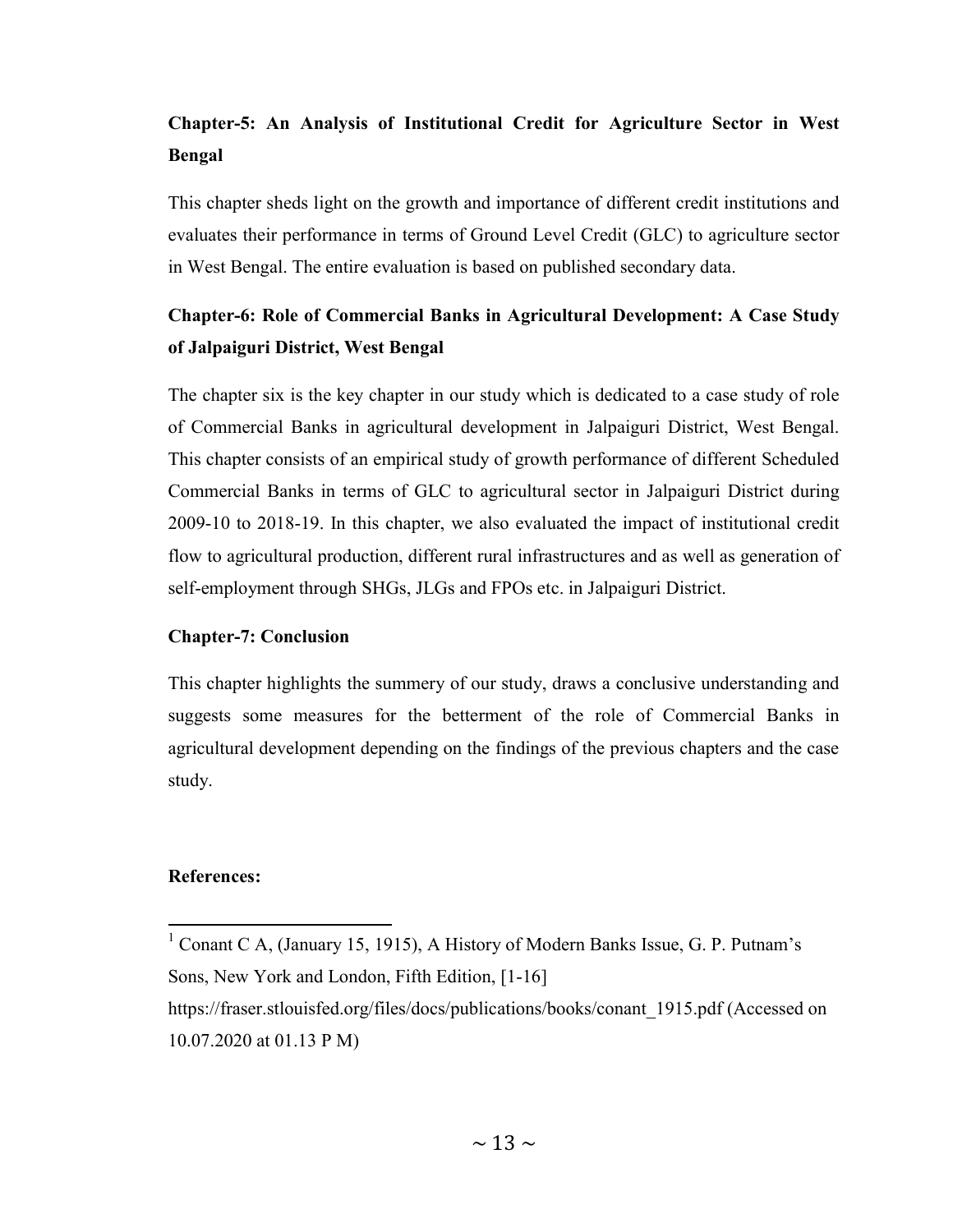<sup>2</sup> The Indian Companies Act, 1936, [95] www.indianlegislation.in/BA/BaActToc.aspx?actid=31387 (Accessed on 10.07.2020 at 12.05 P M)

<sup>3</sup> Jindal P, (November, 2013), Operational Efficiency of Selected Public Sector Banks in India, [Doctoral dissertation, Maharishi Markandeshwar University], Ambala, Haryana, [45-46] https://shodhganga.inflibnet.ac.in/bitstream/10603/24126/9/09\_chapter3.pdf (Accessed on 10.07.2020 at 01.19 P M)

<sup>4</sup> Prabhavathi K & Dinesh G P, (August, 2018), Banking: Definition and Evolution, International Journal of Scientific & Engineering Research, 9 (8), [745-753] https://www.ijser.org/researchpaper/Banking-Definition-and-Evolution.pdf (Accessed on 10.07.2020 at 12.56 P M)

 $<sup>5</sup>$  Mangaleswari C, (February, 2006), Assessment of Customer orientation of Cooperative</sup> Banks in Dindigul District, [Doctoral dissertation, Gandhigram Rural Institute-Deemed University], Tamil Nadu, [1-4]

https://shodhganga.inflibnet.ac.in/bitstream/10603/103219/8/08\_chapter 1.pdf (Accessed on 10.07.2020 at 12.37 P M)

 $<sup>6</sup>$  Jindal P, (November, 2013), Operational Efficiency of Selected Public Sector Banks in</sup> India, [Doctoral dissertation, Maharishi Markandeshwar University], Ambala, Haryana, [49-50] https://shodhganga.inflibnet.ac.in/bitstream/10603/24126/9/09\_chapter3.pdf (Accessed on 10.07.2020 at 01.19 P M)

 $^7$  http://en.m.wikipedia.org/wiki/Reserve Bank of India (Accessed on 11.07.2020 at 09.02 P M)

 $^8$  https://en.wikipedia.org/wiki/Banking\_in\_India (Accessed on 27.04.2020 at 08.35 A M)

 $9$  Kuznets S, (April, 1961), Economic Growth and The Contribution of Agriculture: Notes on Measurement, The Role of Agriculture in Economic Development, International Journal of Agrarian Affairs, 3 (2), [56-75]

https://www.tandfonline.com/doi/full/10.1080/00220388.2019.1702161 (Accessed on 12.07.2020 at 12.08 P M)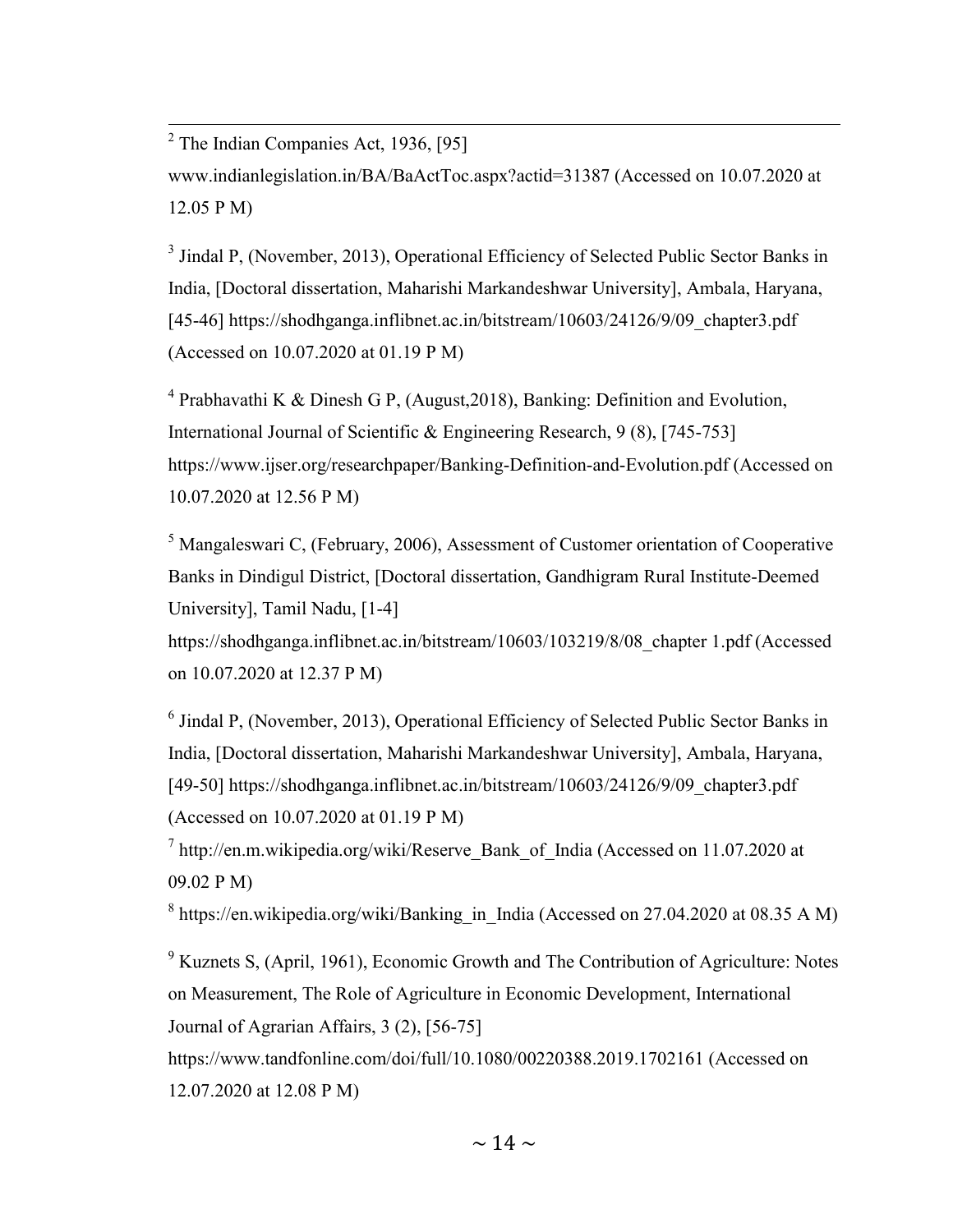$10$  Himani, (February, 2014), An Analysis of Agriculture Sector in Indian Economy, IOSR Journal of Humanities and Social Science (IOSR-JHSS), Version. X, 19 (1), [47- 54] iosrjournals.org/iosr-jhss/papers/Vol19-issue1/Version-10/H0191104754.pdf (Accessed on 10.07.2020 at 01.26 P M)

<sup>11</sup> World Development Report,  $(2008)$ , Agriculture for Development, the World Bank, [1-6] https://openknowledge.worldbank.org/bitstream/handle/10986/5990/WDR 2008 - English.pdf?sequence= $3\&$ isAllowed=y (Accessed on 10.07.2020 at 01.40 P M)

<sup>12</sup> Datt G & Mahajan A, (2011), Indian Economy: Datt & Sundharam, S. Chand & Company Ltd., New Delhi,  $63<sup>rd</sup>$  Edition, [511]

<sup>13</sup> Mishra S K & Puri V K, (2009), Indian Economy, Himalaya Publishing House, New Delhi,  $27<sup>th</sup>$  Edition, [298-299]

<sup>14</sup> World Development Report, (2008), Agriculture for Development, the World Bank, [31-33, 166] https://openknowledge.worldbank.org/bitstream/handle/10986/5990/WDR 2008 - English.pdf?sequence=3&isAllowed=y (Accessed on 10.07.2020 at 01.40 P M <sup>15</sup> Kumar A, Singh K M & Sinha S, (July-December, 2010), Institutional Credit to Agriculture Sector in India: Status, Performance and Determinants, Agricultural Economics Research Review, 23, [253-264]

http://ageconsearch.umn.edu/record/96935/files/6-Anjani-Kumar.pdf (Accessed on 10.07.2020 at 01.49 P M)

<sup>16</sup> Mohan R, (March 18-24, 2006), Agricultural Credit in India: Status, Issues and Future Agenda, Economic and Political Weekly, 41(11). [1013+1015-1017+1019-1023].

https://www.jstor.org/stable/4417965 (Accessed on 23.04.2013 at 06.16)

<sup>17</sup> Ramakumar R & Chavan P, (December 29, 2007- January 4, 2008), Revival of Agricultural Credit in the 2000s: An Explanation, Economic and Political Weekly, 42 (52), [57-63]. https://www.jstor.org/stable/40277127 (Accessed on 10.07.2012 at 04.00) <sup>18</sup> Das N G, (2002), Statistical Methods (Vol. I & II), M. Das & Co., Calcutta, [124-125]

<sup>19</sup> Das N G, (2002), Statistical Methods (Vol. I & II), M. Das & Co., Calcutta, [317-318+327-328]

<sup>20</sup> Das N G, (2002), Statistical Methods (Vol. I & II), M. Das & Co., Calcutta, [332-333]